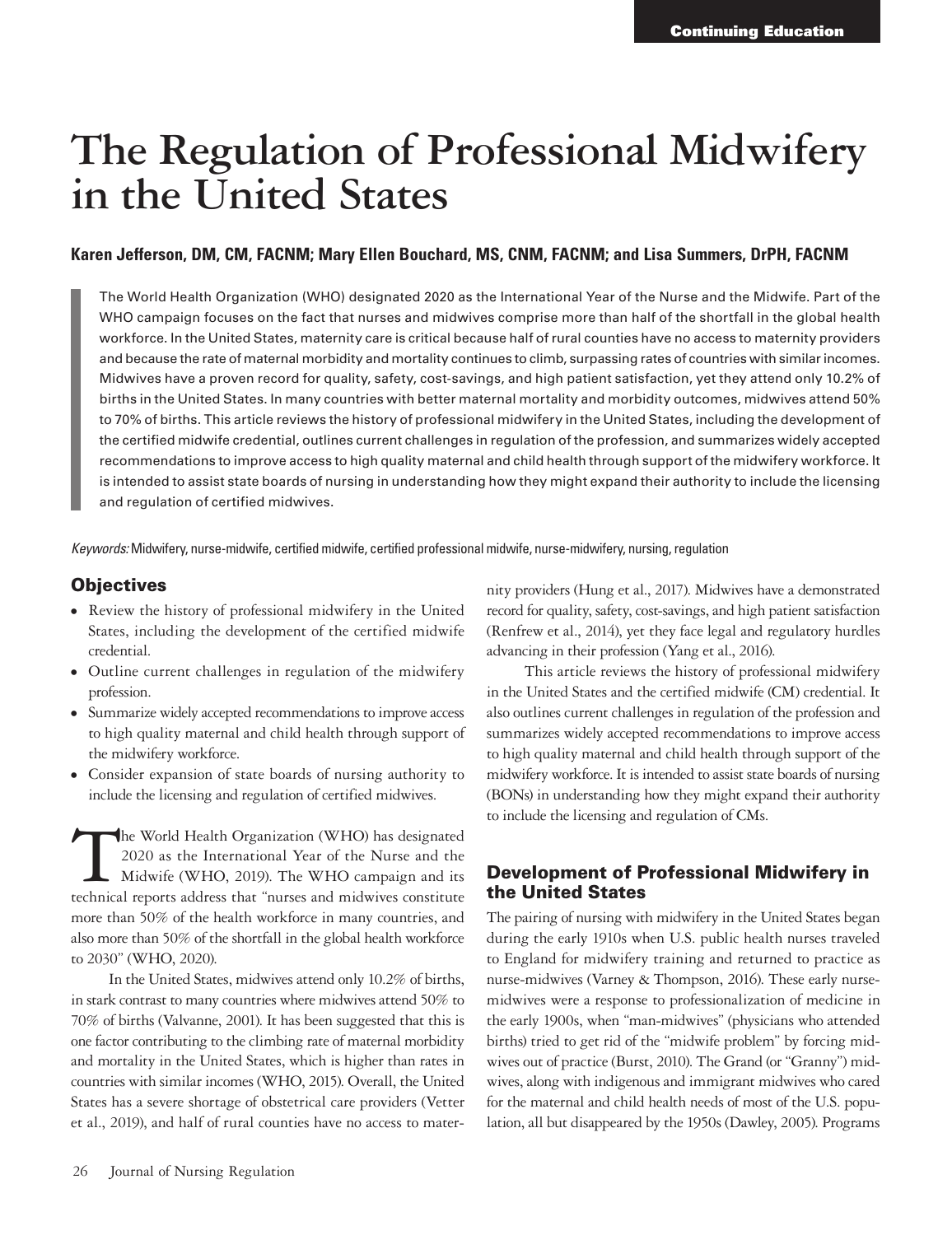that taught midwifery to graduate nurses began during the 1920s and increased steadily throughout the mid-20th century (Varney & Thompson, 2016). Early nurse-midwives primarily did public health work in urban settlement houses and rural areas (Varney & Thompson, 2016). They worked as nurse educators, maternity consultants, and administrators; only one fifth of these nurse-midwives practiced clinically between 1955 and 1958 (Dawley, 2005).

The American College of Nurse-Midwives (ACNM) was founded in 1955. By the 1980s, the ACNM and others successfully advocated for certified nurse-midwives (CNMs) to be licensed or granted a permit to practice in all 50 states and U.S. territories (Varney & Thompson, 2016). Today, the ACNM represents CNMs and CMs in the federal and state legislative arenas, provides member services, and engages in global health work. CNMs have become the predominant midwife type in the United States, with 12,111 CNMs as of 2018 (American Midwifery Certification Board, 2019). Today, CNMs work in many settings, including hospitals, birth centers, homes, clinics, and universities. CNMs also work as consultants for international agencies.

#### Regulating Maternal and Child Health

The purpose of regulation is protection of the public. Regulatory boards create registries of those licensed to practice, define standards for education and practice, and discipline providers for misconduct (National Council of State Boards of Nursing, n.d.-b; Nursing and Midwifery Council, n.d.). Worldwide, midwives are regulated by ministers of health, midwifery councils or boards, nursing and midwifery councils, or directly by nursing. The International Confederation of Midwives (ICM), representing 140 midwifery associations in 120 countries, recommends that midwifery regulation be specific to midwifery, that midwifery be established as an autonomous profession (neither medicine nor nursing), and that midwifery practice be regulated by midwives (ICM, 2011).

#### Midwife Certification

The development of CNMs was well underway when a resurgence of direct-entry midwives resulted in two new pathways to national certification as a midwife: (1) certified professional midwives (CPMs), who are certified by the North American Registry of Midwives, and (2) CMs who are certified by the American Midwifery Certification Board. These were largely influenced by the Carnegie Foundation Workgroup, which met in 1989 and 1990 with a focus to develop alternate pathways to midwifery education and core competencies (Dorothea Lang, CNM, former president ACNM, personal papers). From 1991 through 1994, Carnegie funded the Interorganizational Workgroup on Midwifery Education, which consisted of members of the ACNM, the Midwives Alliance of North America, and consumers (Rooks & Carr, 1995). They were unsuccessful at developing a consensus statement, and the two separate education pathways subsequently emerged.

#### **CPM Certification**

The CPM pathway arose out of the feminist women's health movement and consumer desires to bring birth back into the home. Women studied midwifery texts, apprenticed with other midwives, and eventually formed organizations to (a) support midwifery (Midwives Alliance of North America), (b) develop educational standards (Midwifery Education Accreditation Commission), (c) establish the CPM credential (North American Registry of Midwives), and (d) support the CPM credential (National Association of Certified Professional Midwives). Today, CPMs either complete a competency-based apprenticeship process or a program that confers an educational certificate or an associate's, bachelor's, or master's degree (Midwives Alliance of America, 2014) in one of nine CPM educational programs accredited by the Midwifery Education Accreditation Council. The majority of CPMs in practice today (63.1%) trained through the apprenticeship pathway (Cheyney et al., 2015). CPMs are currently licensed in 34 states and the District of Columbia (National Association of Certified Professional Midwives, 2020), and as of 2018, there were 2309 CPMs in North America attending births in homes or in freestanding birth centers (Ida Darragh, CPM, Director of Testing, North American Registry of Midwives, written communication, July 2019).

#### **CM Certification**

Concurrent to the development of the CPM, ACNM leadership was working on its own standard for direct-entry midwifery education and certification equivalent to the standards for CNMs and international midwives (Burst, 1995). In 1994, ACNM established the CM credential, which created a pathway for those without a background in nursing to accredited education, national certification, and the same scope of practice as CNMs (Dawley, 2005). ACNM members had been calling for an equivalent direct entry path to midwifery since the 1970s (Varney & Thompson, 2016), and many factors converged for ACNM to take action. ACNM wanted to provide a pathway to midwifery for physician assistants and other health professionals who were being delegated midwifery practice by supervising physicians without the necessary knowledge, skills, and competencies (Burst, 1995). In addition, some states were developing licensing mechanisms for midwifery, including New York State in 1992, and the ACNM wanted to set a standard for licensed midwives in the United States. Finally, ACNM sought to scale up midwifery by developing pathways to midwifery education without nursing as a prerequisite, making available seats in nursing programs for student nurses.

As a part of the CM curriculum development, the ACNM Division of Accreditation evaluated the knowledge and skills necessary for entering midwifery education and developed a list of prerequisites for an accredited direct-entry midwifery program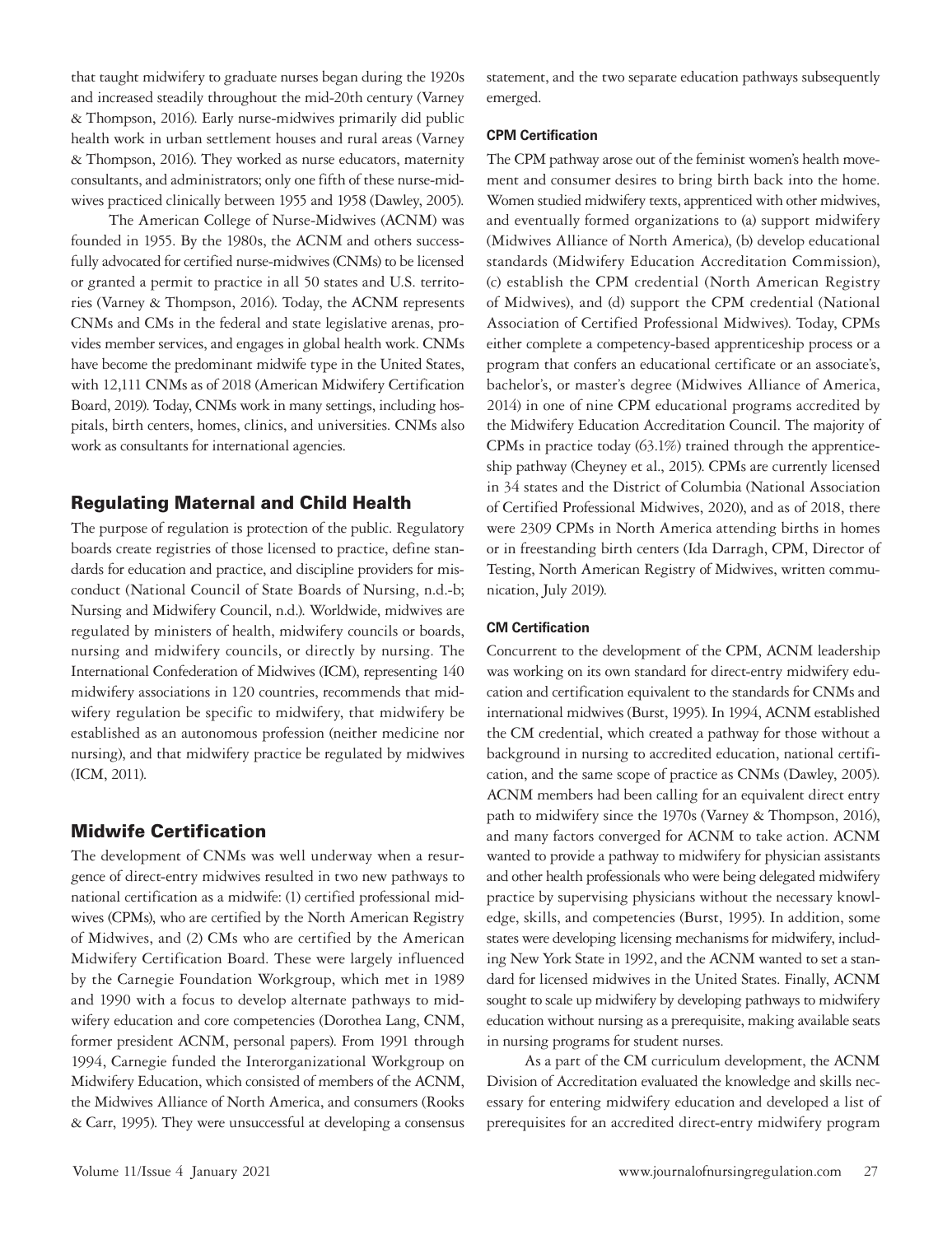(Accreditation Commission for Midwifery Education [ACME], 2005). In 1996, the State University of New York, Downstate and the North Central Bronx Hospital opened the first ACNM preaccredited direct-entry midwifery program. Graduates were eligible to sit for the same American Midwifery Certification Board (AMCB) national examination as CNMs, and the first graduates received the CM credential in 1997 (Fullerton et al., 1998). Today, student midwives enter accredited midwifery education programs with science prerequisites, are educated together with students with a nursing background, and all sit for the same national certification examination from the AMCB (Marzalik et al., 2018).

The concept of "equivalence" is crucial to understanding the efforts to develop the CM credential. The ICM defines equivalence as "a relationship of parity between one system, jurisdiction, or institution and another with respect to the value and significance of courses diplomas, certificates, licenses and/or degrees" (ICM, n.d.). Ideally these relationships are mutual so that holders of equivalent credentials are treated in the same way. In 2008, ICM adopted a position statement on legislation to govern midwifery practice that said, in part, "provide for entry to the profession that is based on competencies and standards and which makes no distinction on routes of entry" (ICM, 2014).

Despite this equivalence to CNMs—receiving the same midwifery education, having the same scope of practice, and being certified by the same national organization—only 7 states currently license CMs (A. Kohl, personal communication, July 13, 2020). There are only two programs accredited by the ACME that accept students both for the CM and CNM pathway, compared to 36 programs that graduate CNMs (ACME, n.d.). It has been challenging to convince states to establish CM licensure when there are few or no CMs in the state, and it is difficult to entice CMs to move to a state where they cannot be licensed. Individuals choosing the CM pathway are pioneers in the profession. As new states develop CM licensure, several education programs are poised to add the CM option.

#### Midwives as APRNs: The Consensus Model

Not long after endorsing the Consensus Model for Advanced Practice Registered Nurse (APRN) Regulation, the ACNM, the ACME, and the AMCB published a white paper, "Midwifery in the U.S. and the Consensus Model for APRN Regulation" (ACNM et al., 2011). The three organizations make five recommendations for further implementation of the model. The second is to "urge boards of nursing to support Boards of Midwifery or Boards of Nurse-Midwifery," and where that is not feasible:

*[G]iven that CMs have the same core education requirements, attain the same theoretical and clinical competencies, and take the same certification examination as CNMs, we urge state boards of nursing to expand their purview to include the licensing and regulation of certified midwives* (ACNM et al., 2011).

Boards of nursing (BONs) successfully regulate individuals who are not nurses; at least 22 state BONs regulate nonlicensed assistive personnel as well as licensed providers such as massage therapists.

## Federal Options for Regulating APRNs and Midwives

The ICM Global Standards for Midwifery Regulation suggest that regulation should be national (ICM, 2011). In writing for the landmark Future of Nursing report about "Federal Options for Maximizing the Value of Advanced Practice Nurses in Providing Quality, Cost-Effective Health Care," Safriet called a federal approach "aspirational" (Safriet, 2011).

## Midwifery Legislation and Regulation

As various routes to midwifery were established, there was debate within the midwifery community about the best approach for education, accreditation, and licensure. Much of that played out at the state level in debates about licensure and regulation. The publication of the ICM Global Standards in 2011 significantly impacted those conversations, as it established a clear international standard to meet. In 2013, leaders of the organizations working to further CNMs, CMs, and CPMs "came together with intentionality toward collaborative consensus-building to create forward movement" and formed the U.S. Midwifery Education, Regulation, and Association (U.S. MERA; 2015). The participating organizations used a modified Delphi process to create standards for regulation of U.S. midwives based on international models (Kennedy et al., 2018).

In 2015, the eight organizations represented in U.S. MERA published a consensus document, "Principles for Model U.S. Midwifery Legislation & Regulation" (U.S. MERA, 2015), which serves as a guide for state authority to regulate, register, and license midwives. The principles include "the establishment of education qualifications, setting standards for practice and conduct, management of complaints, and issues pertaining to liability insurance and reimbursement" (U.S. MERA, n.d.).

#### **State Variation of Midwifery**

In the United States, each state creates its own statute and regulation for midwives. In 44 states, CNMs are regulated by a board of nursing (BON). In other states, CNMs are regulated by boards of medicine, public health, commerce, or joint nursing and medicine. CMs are regulated by boards of medicine or midwifery and departments of health, while CPMs are regulated by a variety of boards (boards of midwifery, medicine, nursing, complementary healthcare providers), departments of health, or departments of professional licensure or regulation (Tables 1 and 2).

The wide variety of titles used in regulatory language adds to the challenge of understanding the midwifery workforce. The Consensus Model mandates that CNMs are licensed as APRNs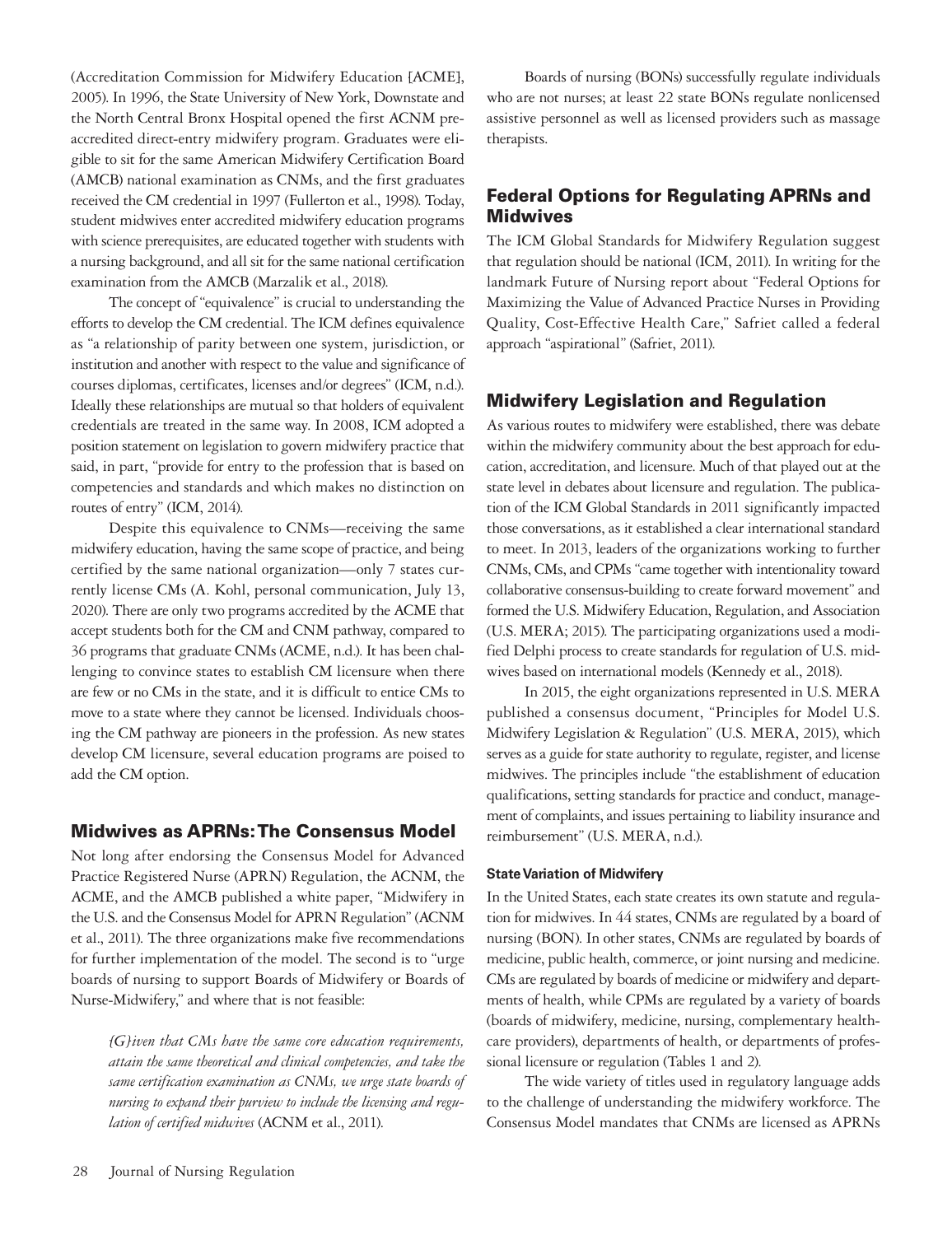and provides for a title, although there is not universal adoption (National Council of State Boards of Nursing, n.d.-a). CNMs are licensed as registered nurses, APRNs, advanced practice nurses, nurse midwives, nurse practitioners, and licensed midwives. CMs are licensed midwives or licensed CMs. CPMs also have a variety of titles, including licensed direct entry midwife, licensed midwife, and CPMs (Tables 1 and 2).

Titling is just one aspect of the legal and regulatory actions that are ongoing in many states. With each legislative session, the situation can change with regard to whom is licensed and how, so regular updating of information is critical for state boards and all who follow these developments. Interpretation of law and regulation also varies. In fact, the online chart of the North American Registry of Midwives summarizing state by state legal status of direct-entry midwifery includes a column to designate states where "judicial interpretation varies" (North American Registry of Midwives, 2019).

Scope of practice is another important issue to consider. Although CNMs, like all APRN roles, have technical ability to practice in all 50 states, their actual ability to provide care is severely limited by statutory or regulatory language that inhibits their ability to practice where the care is most needed due to restrictions to be supervised by physicians in some important aspects of their practice (Phillips, 2019; Ranchoff & Declercq, 2019). The specifics of state regulation and whether or not CMs and CPMs are regulated together has a significant impact on scope of practice and prescriptive authority. There is a better opportunity for full scope of practice for CMs when they are licensed with CNMs, although this is not true in every state. The following examples illustrate the variety of licensing and regulating schemes for CMs.

- <sup>⦁</sup> **New York:** CMs have full-practice authority, including prescriptive authority. They are regulated with CNMs by the State Education Department Board of Regents (with a board of midwifery). All midwives in New York are titled as licensed midwives; the equivalence of CNMs and CMs is recognized (New York State Office of the Professions, n.d.).
- <sup>⦁</sup> **Rhode Island:** CNMs, CMs, and CPMs are regulated by the Department of Health. State statute provides for full practice authority for all three credentials and prescriptive authority for CNMs and CMs. There is no prescriptive authority for CPMs, although they have a formulary that allows them to carry necessary drugs (Rhode Island Department of Health, n.d.).
- <sup>⦁</sup> **New Jersey:** CNMs, CMs, and CPMs are regulated via a board of medicine with a midwifery liaison committee. There are prescriptive privileges for CNMs but not for CMs. Hospital regulation requires a nursing license for privileging (New Jersey State Website, n.d.), creating a significant barrier to practice. As a result, many CMs have left New Jersey and moved to New York to practice.
- <sup>⦁</sup> **Maine:** A licensing statute for CMs and CPMs was passed in 2016, but no regulations have been promulgated. CMs will have the same scope of practice as CNMs, though they are regulated

by a different board. They will also have prescriptive privileges, with a limitation to prescribing Schedule II medications (Maine State Legislature, n.d.).

- <sup>⦁</sup> **Delaware:** CMs and CPMs were simultaneously licensed in 2016. The statute refers to ACNM scope of practice for CMs, but regulations written by the Midwifery Advisory Council are extremely limited and site specific, focusing on home birth (State of Delaware, n.d.). As result, no CMs are practicing in the state.
- <sup>⦁</sup> **Hawaii and Oklahoma:** CMs and CPMs were licensed in 2019 and 2020, respectively. No differentiation is made between CPMs and CMs, limiting CMs to the more narrow CPM scope of practice and to out-of-birth practice (State of Hawaii, n.d.; State of Oklahoma, 2020).

When CMs and CPMs are regulated together, as is the case in Delaware, Hawaii, and Oklahoma, the potential exists for CM scope of practice to be limited. CPM legislation and regulation limits practice to home and birth center birth, and to be relieved of the requirement for a written practice agreement with a physician, some regulations are site specific and prescriptive. These situations underscore the importance of differentiating the qualifications and scope of the provider from the site of birth (ACNM, 2016).

Efforts are currently underway in several states to license CMs. Professional organizations are in the early stages of introducing legislation in Virginia, West Virginia, and Maryland (A. Kohl, personal communication, December 16, 2020). In Pennsylvania, a state where CNMs are regulated by the board of medicine, professional organizations will be introducing a CM licensure as well as will introduce a bill in 2021 (E. McGahey, personal communication, December 14, 2020). Some state BONs are involved in licensing efforts. In Minnesota, a bill was introduced in 2020 that was drafted in cooperation with the BON with support of the APRN coalition (M. Huber, personal communication, October 20, 2020). The District of Columbia BON has drafted legislation that is part of the Health Occupations Revision Act (E. Lamme, CNM, DC Board of Nursing, personal communication, November 2, 2019). The District of Columbia will license CMs equivalent to CNMs with full scope of practice and prescriptive authority.

#### **Current Challenges**

In states lacking appropriate regulatory structure, a variety of problems have resulted. Particularly problematic is the management of complaints, with inappropriate oversight and discipline (e.g., when boards of medicine oversee nurses). For example, CNMs in Pennsylvania are regulated by a state board of medicine (Pennsylvania Department of State, n.d.) and share a rotation with other professionals (including respiratory therapists and perfusionists) for a seat on the medical board; therefore, a disciplinary case could be reviewed without input from a midwife. The ICM Global Standards for Midwifery Regulation document recognizes complaint and discipline as one of the main functions of regulation and recommends that "midwives and women (as users of mid-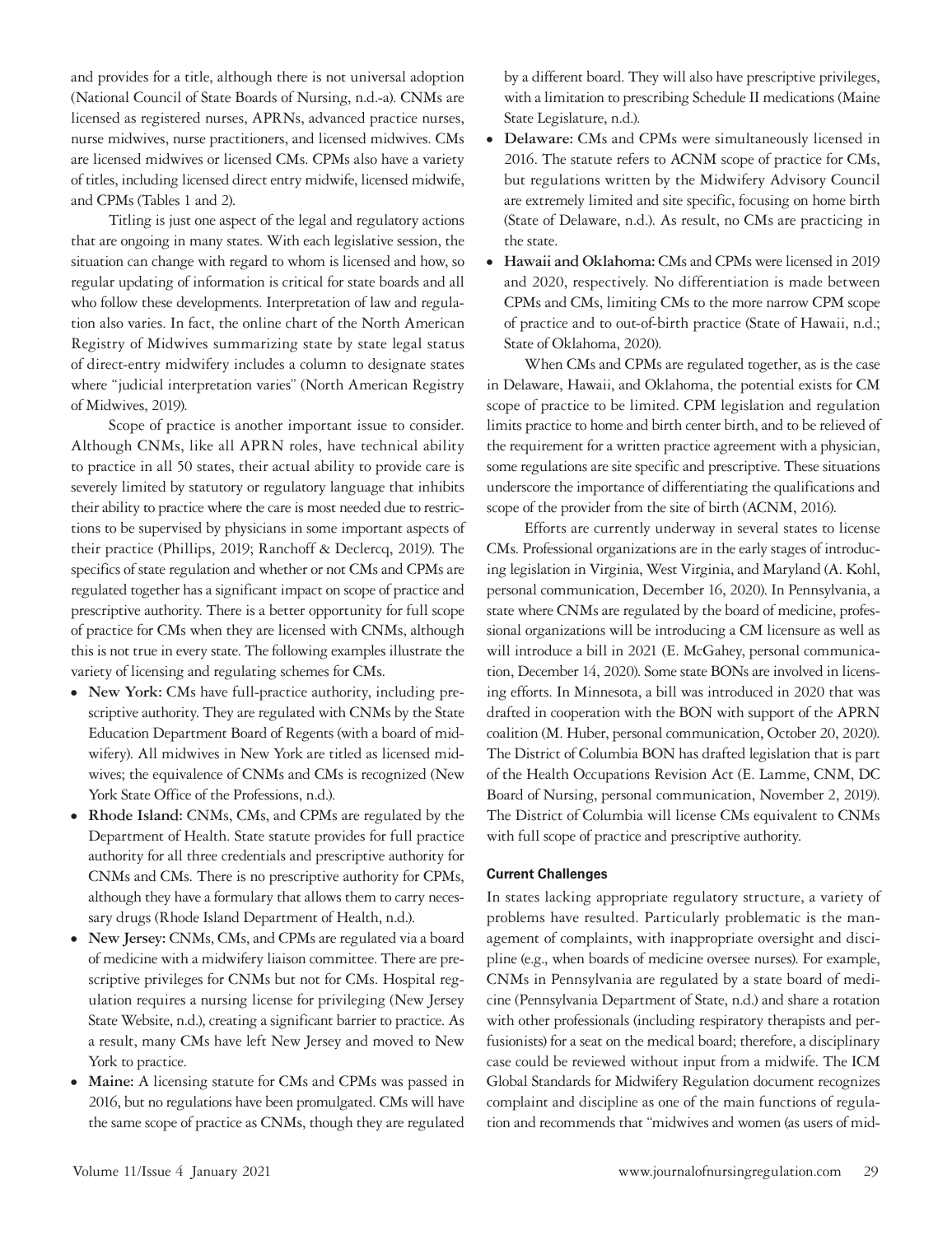## TABLE 1

## Titles and Regulatory Boards for Certified Nurse Midwives (CNMs) and Certified Midwives (CMs)

| <b>State</b>            | <b>CNM Title</b>                                                            | <b>CNM Regulatory Board</b>                                                       | <b>CMTitle</b>       | <b>CM Regulatory Board</b>                                                                |
|-------------------------|-----------------------------------------------------------------------------|-----------------------------------------------------------------------------------|----------------------|-------------------------------------------------------------------------------------------|
| Alabama                 | <b>Advanced Practice Nurse</b>                                              | Alabama Board of Nursing                                                          |                      |                                                                                           |
| Alaska                  | <b>Advanced Practice Registered Nurse</b>                                   | Alaska Board of Nursing                                                           |                      |                                                                                           |
| Arizona                 | <b>Advanced Practice Registered Nurse</b>                                   | Arizona Board of Nursing                                                          |                      |                                                                                           |
| <b>Arkansas</b>         | <b>Advanced Practice Registered Nurse</b>                                   | Arkansas State Board of Nursing                                                   |                      |                                                                                           |
| California              | <b>Advanced Practice Registered Nurse</b>                                   | California Board of Registered Nurs-<br>ing/Nurse-Midwifery Committee             |                      |                                                                                           |
| Colorado                | <b>Certified Nurse-Midwife</b><br><b>Advanced Practice Nurse</b>            | <b>Colorado Board of Nursing</b>                                                  |                      |                                                                                           |
| Connecticut             | <b>Certified Nurse-Midwife</b><br>or<br>Licensed Nurse-Midwife <sup>a</sup> | Department of Public Health                                                       |                      |                                                                                           |
| Delaware                | <b>Certified Nurse-Midwife</b><br><b>Advanced Practice Nurse</b>            | Delaware Board of Nursing                                                         | Certified<br>Midwife | Delaware Board of Medicine<br>(Midwifery Advisory Council)                                |
| District of<br>Columbia | <b>Certified Nurse-Midwives</b>                                             | <b>Board of Nursing</b>                                                           |                      |                                                                                           |
| Florida                 | <b>Advanced Practice Registered Nurse</b>                                   | Florida Board of Nursing                                                          |                      |                                                                                           |
| Georgia                 | <b>Advanced Practice Registered Nurse</b>                                   | Georgia Board of Nursing                                                          |                      |                                                                                           |
| Hawaii                  | <b>Advanced Practice Registered Nurse</b>                                   | Hawaii Board of Nursing                                                           | Certified<br>Midwife | <b>Department of Commerce</b><br>and Consumer Affairs (Mid-<br>wifery Advisory Committee) |
| Idaho                   | <b>Advanced Practice Registered Nurse</b>                                   | Idaho Board of Nursing/APRN Adviso-<br>ry Committee                               |                      |                                                                                           |
| <b>Illinois</b>         | <b>Advanced Practice Registered Nurse</b>                                   | <b>Illinois Board of Nursing</b>                                                  |                      |                                                                                           |
| Indiana                 | <b>Advanced Practice Registered Nurse</b>                                   | Indiana State Board of Nursing                                                    |                      |                                                                                           |
| lowa                    | <b>Advanced Registered Nurse</b><br>Practitioner                            | lowa Board of Nursing                                                             |                      |                                                                                           |
| Kansas                  | <b>Advanced Practice Registered Nurse</b>                                   | Kansas State Board of Nursing                                                     |                      |                                                                                           |
| Kentucky                | <b>Advanced Practice Registered Nurse</b>                                   | Kentucky Board of Nursing                                                         |                      |                                                                                           |
| Louisiana               | <b>Advanced Practice Registered Nurse</b>                                   | Louisiana State Board of Nursing                                                  |                      |                                                                                           |
| <b>Massachusetts</b>    | <b>Advanced Practice Registered Nurse</b>                                   | <b>Bureau of Health Professions (Board</b><br>of Nursing)                         |                      |                                                                                           |
| Maine                   | <b>Advanced Practice Registered Nurse</b>                                   | Maine State Board of Nursing                                                      | Certified<br>Midwife | <b>Board of Complementary</b><br><b>Healthcare Providers</b>                              |
| Maryland                | <b>Advanced Practice Registered Nurse</b>                                   | Maryland Board of Nursing                                                         |                      |                                                                                           |
| Michigan                | <b>Advanced Practice Registered Nurse</b>                                   | Department of Licensing and Regula-<br>tory Affairs: Michigan Board of<br>Nursing |                      |                                                                                           |
| Minnesota               | <b>Advanced Practice Registered Nurse</b>                                   | Minnesota Board of Nursing: APRN<br><b>Advisory Council</b>                       |                      |                                                                                           |
| Mississippi             | <b>Advanced Practice Registered Nurse</b>                                   | Mississippi Board of Nursing                                                      |                      |                                                                                           |
| Missouri                | <b>Advanced Practice Registered Nurse</b>                                   | Missouri Board of Nursing                                                         |                      |                                                                                           |
| Montana                 | <b>Advanced Practice Registered Nurse</b>                                   | Montana Board of Nursing                                                          |                      |                                                                                           |
| Nebraska                | <b>Advanced Practice Registered</b><br>Nurse-Certified Nurse-Midwife        | Board of Advanced Practice Registered<br><b>Nurses</b>                            |                      |                                                                                           |
| Nevada                  | <b>Advanced Practice Registered Nurse</b>                                   | <b>Board of Nursing</b>                                                           |                      |                                                                                           |
| New<br>Hampshire        | <b>Advanced Practice Registered Nurse</b>                                   | <b>Board of Nursing</b>                                                           |                      |                                                                                           |
| New Jersey              | <b>Certified Nurse-Midwife</b>                                              | Board of Medical Examiners (Midwife-<br>ry Liaison Committee)                     | Certified<br>Midwife | <b>Board of Medical Examiners</b><br>(Midwifery Liaison<br>Committee)                     |
| <b>New Mexico</b>       | <b>Certified Nurse-Midwife</b>                                              | Department of Health: Public Health<br>Division: CNM Advisory Board               |                      |                                                                                           |
|                         |                                                                             |                                                                                   |                      |                                                                                           |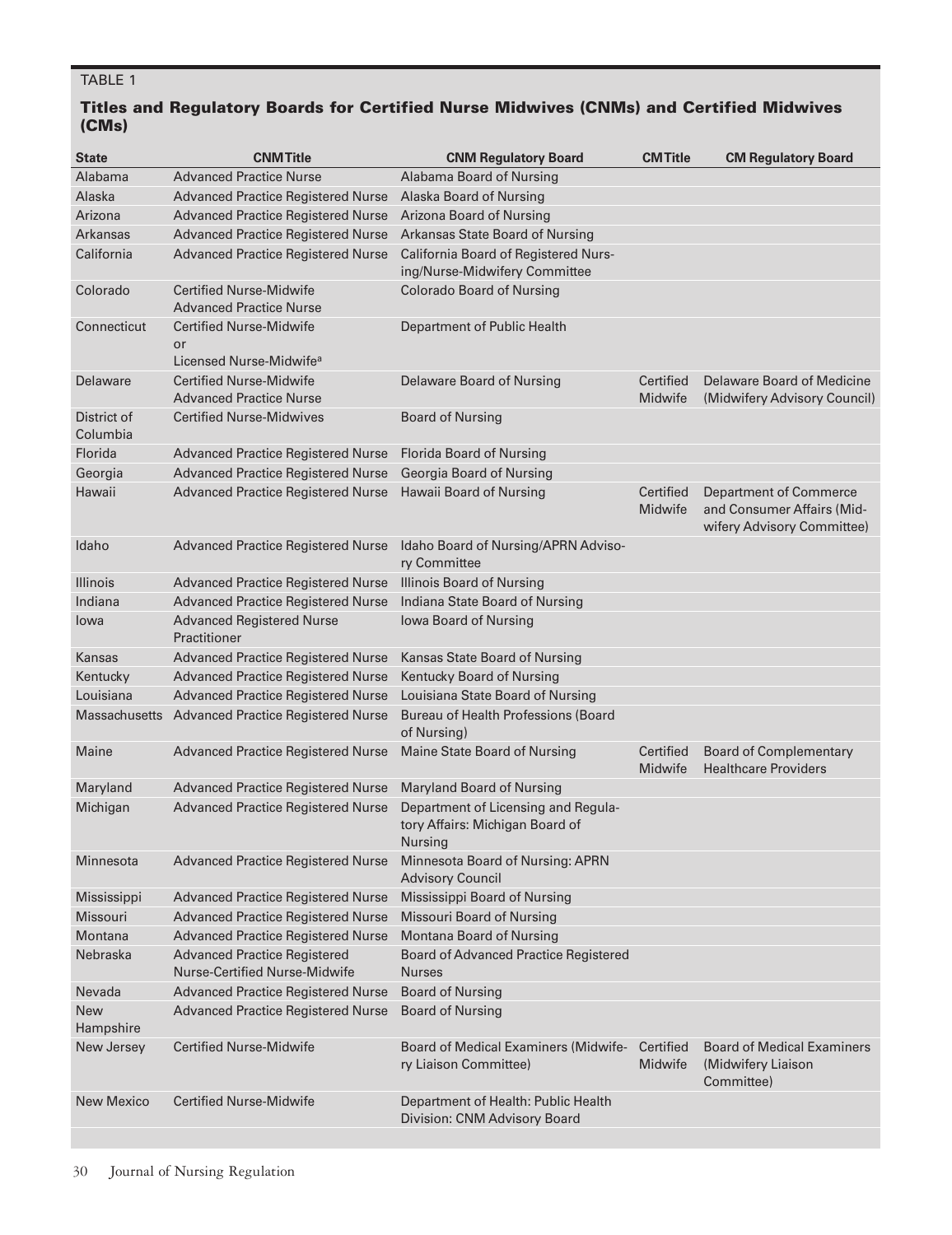| <b>State</b>                                                                                                                                                           | <b>CNMTitle</b>                                                             | <b>CNM Regulatory Board</b>                                                                                | <b>CMTitle</b>             | <b>CM Regulatory Board</b>                                                                          |
|------------------------------------------------------------------------------------------------------------------------------------------------------------------------|-----------------------------------------------------------------------------|------------------------------------------------------------------------------------------------------------|----------------------------|-----------------------------------------------------------------------------------------------------|
| New York                                                                                                                                                               | <b>Licensed Midwife</b>                                                     | State Board of Midwifery (appoint-<br>ment by Board of Regents)                                            | Licensed<br>Midwife        | <b>State Board of Midwifery</b><br>(appointment by Board of<br>Regents)                             |
|                                                                                                                                                                        | North Carolina Advanced Practice Registered Nurse                           | Midwifery Joint Committee: North<br>Carolina Medical Board and the Board<br>of Nursing                     |                            |                                                                                                     |
| North Dakota                                                                                                                                                           | <b>Advanced Practice Registered Nurse</b>                                   | North Dakota Board of Nursing                                                                              |                            |                                                                                                     |
| Ohio                                                                                                                                                                   | <b>Advanced Practice Registered Nurse</b>                                   | <b>Ohio Board of Nursing</b>                                                                               |                            |                                                                                                     |
| Oklahoma                                                                                                                                                               | <b>Advanced Practice Registered Nurse</b><br><b>Certified Nurse-Midwife</b> | Oklahoma Board of Nursing                                                                                  | Licensed<br><b>Midwife</b> | State Commissioner of<br><b>Health (Advisory Committee</b><br>on Midwifery)                         |
| Oregon                                                                                                                                                                 | Nurse-Midwife Nurse Practitioner                                            | Oregon State Board of Nursing                                                                              |                            |                                                                                                     |
| Pennsylvania                                                                                                                                                           | <b>Certified Nurse-Midwife</b>                                              | Pennsylvania State Board of Medicine                                                                       |                            |                                                                                                     |
| Rhode Island                                                                                                                                                           | <b>Certified Nurse-Midwife</b>                                              | <b>Rhode Island Department of Health:</b><br>Professional Licensing:<br>Advisory Council of Midwifery      | Certified<br>Midwife       | Rhode Island Department of<br>Health: Professional Licens-<br>ing: Advisory Council of<br>Midwifery |
|                                                                                                                                                                        | South Carolina Certified Nurse-Midwife                                      | South Carolina Board of Nursing                                                                            |                            |                                                                                                     |
| South Dakota                                                                                                                                                           | <b>Certified Nurse-Midwife</b>                                              | South Dakota Board of Nursing                                                                              |                            |                                                                                                     |
| Tennessee                                                                                                                                                              | <b>Advanced Practice Nurses</b>                                             | Tennessee Board of Nursing                                                                                 |                            |                                                                                                     |
| Texas                                                                                                                                                                  | <b>Advanced Practice Nurse</b>                                              | <b>Texas Board of Nursing</b>                                                                              |                            |                                                                                                     |
| Utah                                                                                                                                                                   | <b>Advanced Practice Registered Nurse</b>                                   | Utah Department of Commerce; Divi-<br>sion of Occupational and Professional<br>Licensing: Board of Nursing |                            |                                                                                                     |
| Vermont                                                                                                                                                                | <b>Advanced Practice Registered Nurse</b>                                   | Vermont Board of Nursing                                                                                   |                            |                                                                                                     |
| Virginia                                                                                                                                                               | <b>Licensed Nurse Practitioner</b>                                          | Virginia Board of Nursing<br>Virginia Committee of the Joint<br>Boards of Nursing and Medicine             |                            |                                                                                                     |
| Washington                                                                                                                                                             | <b>Advanced Registered Nurse</b><br>Practitioner                            | Washington State Department of<br>Health                                                                   |                            |                                                                                                     |
| West Virginia                                                                                                                                                          | <b>Advanced Practice Registered Nurse</b>                                   | West Virginia Registered Nurse Board                                                                       |                            |                                                                                                     |
| Wisconsin                                                                                                                                                              | Nurse-Midwife                                                               | Wisconsin Department of Safety and<br><b>Professional Services:</b><br><b>Board of Nursing</b>             |                            |                                                                                                     |
| Wyoming                                                                                                                                                                | <b>Advanced Practice Registered Nurse</b>                                   | <b>Wyoming Board of Nursing</b>                                                                            |                            |                                                                                                     |
| Note. Data in this table sourced from state government websites (Appendix A). APRN = advanced practice registered nurse.<br><sup>a</sup> Either CNM title may be used. |                                                                             |                                                                                                            |                            |                                                                                                     |

## Titles and Regulatory Boards for Certified Nurse Midwives (CNMs) and Certified Midwives

wifery services) are part of the governance of midwifery regulatory bodies" (ICM, 2011).

Another challenge has to do with the availability of accurate workforce data, which all regulators and stakeholders need for effective policy-making. BONs are often looked to for data about the nursing and midwifery workforce. In the case of maternal and child health, birth certificates are an important source. However, studies have shown both underrepresentation and inaccurate identification of midwifery-attended births (Biscone et al., 2017; Faucett & Kennedy, 2020).

### Conclusion

Scaling up the midwifery profession is one important way to halt the growing maternity care crisis in the United States. The WHO International Year of the Nurse and the Midwife and a global pandemic highlighted the role of nurses and midwives and increased understanding of these "sister" professions, opening an important window to effect needed changes in laws and regulations that currently hinder growth of the profession and access to care. As a part of its 2015-2020 Strategic Plan, the ACNM is actively engaged in efforts to license CMs across the country (ACNM, 2015). The staff and volunteer membership seek to work actively with BONs in that endeavor.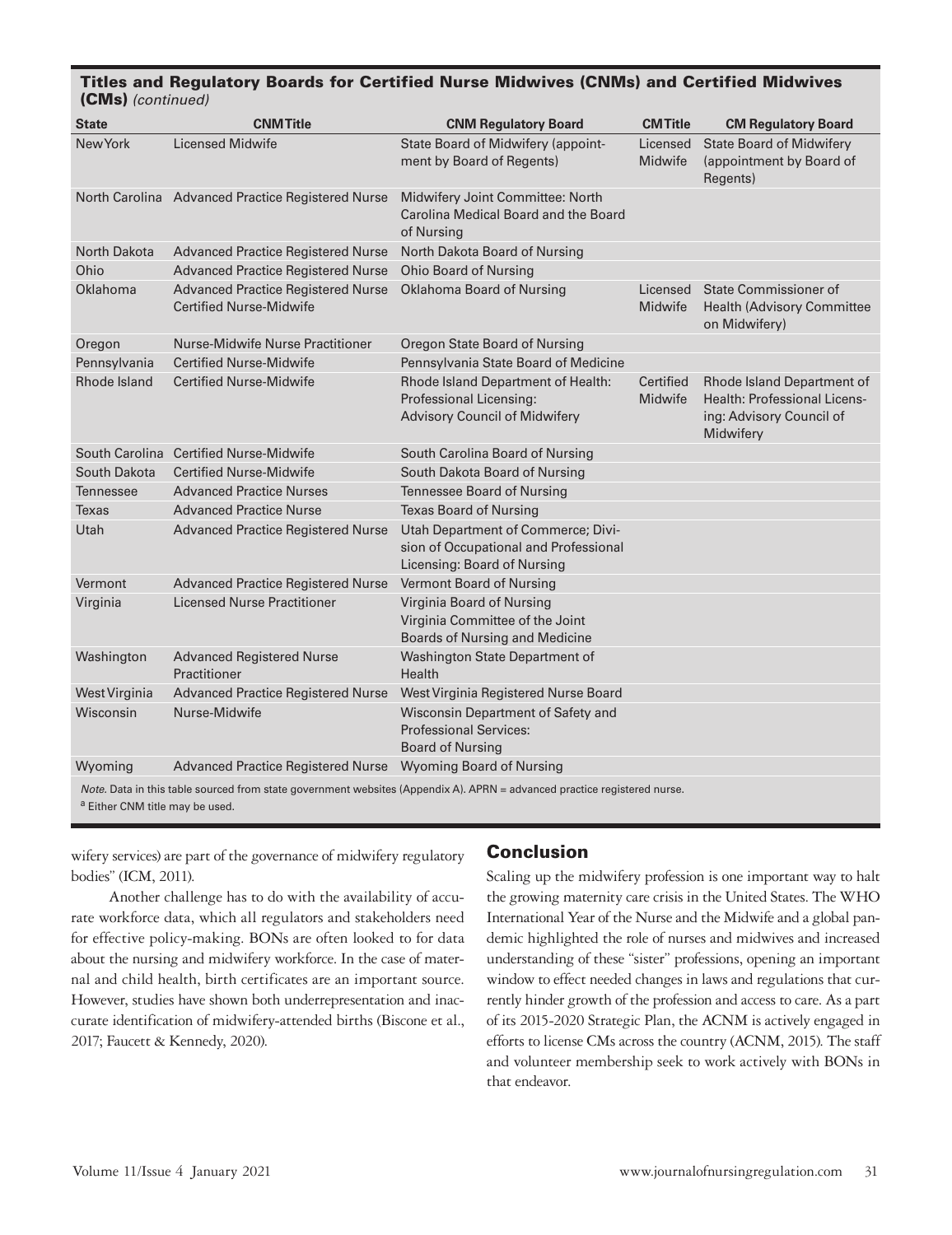## TABLE 2

## Titles and Regulatory Boards for Certified Professional Midwives

| <b>State</b>          | <b>Title</b>                                                     | <b>Regulatory Board</b>                                                                                                                |
|-----------------------|------------------------------------------------------------------|----------------------------------------------------------------------------------------------------------------------------------------|
| Alabama               | <b>Licensed Midwife</b>                                          | Alabama State Board of Midwives                                                                                                        |
| Alaska                | <b>Certified Direct Entry Midwives</b>                           | <b>Board of Certified Direct Entry Midwives</b>                                                                                        |
| Arizona               | <b>Licensed Midwife</b>                                          | Arizona Department of Health Services (Licensed Midwifery Advisory<br>Committee)                                                       |
| <b>Arkansas</b>       | Licensed Lay Midwife                                             | Arkansas State Board of Health (Midwife Advisory Board)                                                                                |
| California            | <b>Licensed Midwife</b>                                          | Medical Board of California (Midwifery Advisory Council)                                                                               |
| Colorado              | <b>Registered Midwife</b>                                        | Colorado Department of Regulatory Affairs: Division of Professions and Occupa-<br>tions: Office of Direct Entry Midwifery Registration |
| Connecticut           | Not recognized                                                   |                                                                                                                                        |
| Delaware              | <b>Certified Professional Midwife</b>                            | Division of Professional Regulation: Board of Medical Licensure and Discipline<br>(Midwifery Advisory Council)                         |
| Florida               | Licensed Midwife                                                 | Department of Health (Council of Licensed Midwifery)                                                                                   |
| Georgia               | Not recognized                                                   |                                                                                                                                        |
| Hawaii                | <b>Licensed Midwife</b>                                          | Act 32 signed in April, 2019: regulations being developed                                                                              |
| Idaho                 | <b>Licensed Midwife</b>                                          | Idaho Board of Midwifery                                                                                                               |
| <b>Illinois</b>       | Not recognized                                                   |                                                                                                                                        |
| Indiana               | <b>Certified Direct Entry Midwife</b>                            | Indiana Professional Licensing Agency (Indiana Certified Direct Entry Midwifery<br>Committee)                                          |
| lowa                  | Not recognized                                                   |                                                                                                                                        |
| Kansas                | Not recognized                                                   |                                                                                                                                        |
| Kentucky              | <b>Licensed Certified Professional</b><br>Midwife                | Board of Nursing: (Licensed Certified Professional Midwives Advisory Council)                                                          |
| Louisiana             | Licensed Midwife                                                 | Louisiana State Board of Medical Examiners                                                                                             |
| Maine                 | <b>Certified Professional Midwife</b>                            | Board of Complementary Health Providers                                                                                                |
| Maryland              | <b>Licensed Direct Entry Midwife</b>                             | Department of Health and Mental Hygiene: Board of Nursing (Direct Entry Mid-<br>wifery Advisory Committee)                             |
| <b>Massachusetts</b>  | <b>Bill active</b>                                               |                                                                                                                                        |
| Michigan              | <b>Licensed Midwife</b>                                          | Licensing and Regulatory Affairs: Bureau of Professional Licensing (Board of Li-<br>censed Midwifery)                                  |
| Minnesota             | Licensed Midwife or Licensed<br>Traditional Midwife <sup>a</sup> | Minnesota Board of Medical Practice (Advisory Council on Licensed Traditional<br>Midwifery)                                            |
| Mississippi           | Not recognized                                                   |                                                                                                                                        |
| Missouri              | Not recognized                                                   |                                                                                                                                        |
| Montana               | <b>Licensed Midwife</b>                                          | Montana Department of labor and Industry: Alternative Health Care Board                                                                |
| Nebraska              | Not recognized                                                   |                                                                                                                                        |
| Nevada                | Not recognized                                                   |                                                                                                                                        |
| New Hampshire         | New Hampshire Certified<br>Midwife                               | Office of Professional Licensure and Certification: New Hampshire Board of<br>Nursing: New Hampshire Midwifery Council                 |
| New Jersey            | <b>Licensed Midwife</b>                                          | Division of Consumer Affairs, State Board of Medical Examiners: Midwifery Liai-<br>son Committee                                       |
| New Mexico            | Licensed Midwife                                                 | New Mexico Department of Health Public Health Division Maternal Health Pro-<br>gram: Licensed Midwives Advisory Board                  |
| New York              | Not recognized                                                   |                                                                                                                                        |
| <b>North Carolina</b> | Not recognized                                                   |                                                                                                                                        |
| North Dakota          | Not recognized                                                   |                                                                                                                                        |
| Ohio                  | Not recognized                                                   |                                                                                                                                        |
| Oklahoma              | <b>Licensed Midwife</b>                                          | State Commissioner of Health (Advisory Committee on Midwifery)                                                                         |
| Oregon                | <b>Licensed Direct Entry Midwife</b>                             | <b>Board of Direct Entry Midwifery</b>                                                                                                 |
| Pennsylvania          | Not Regulated                                                    |                                                                                                                                        |
| Rhode Island          | <b>Certified Professional Midwife</b>                            | Department of Health (Advisory Council on Midwifery)                                                                                   |
| South Carolina        | <b>Licensed Midwife</b>                                          | South Carolina Department of Health and Environmental Control: Health Licens-<br>ing (Midwifery Advisory Council)                      |
| South Dakota          | <b>Certified Professional Midwife</b>                            | South Dakota Department of Health: Board of Certified Professional Midwives                                                            |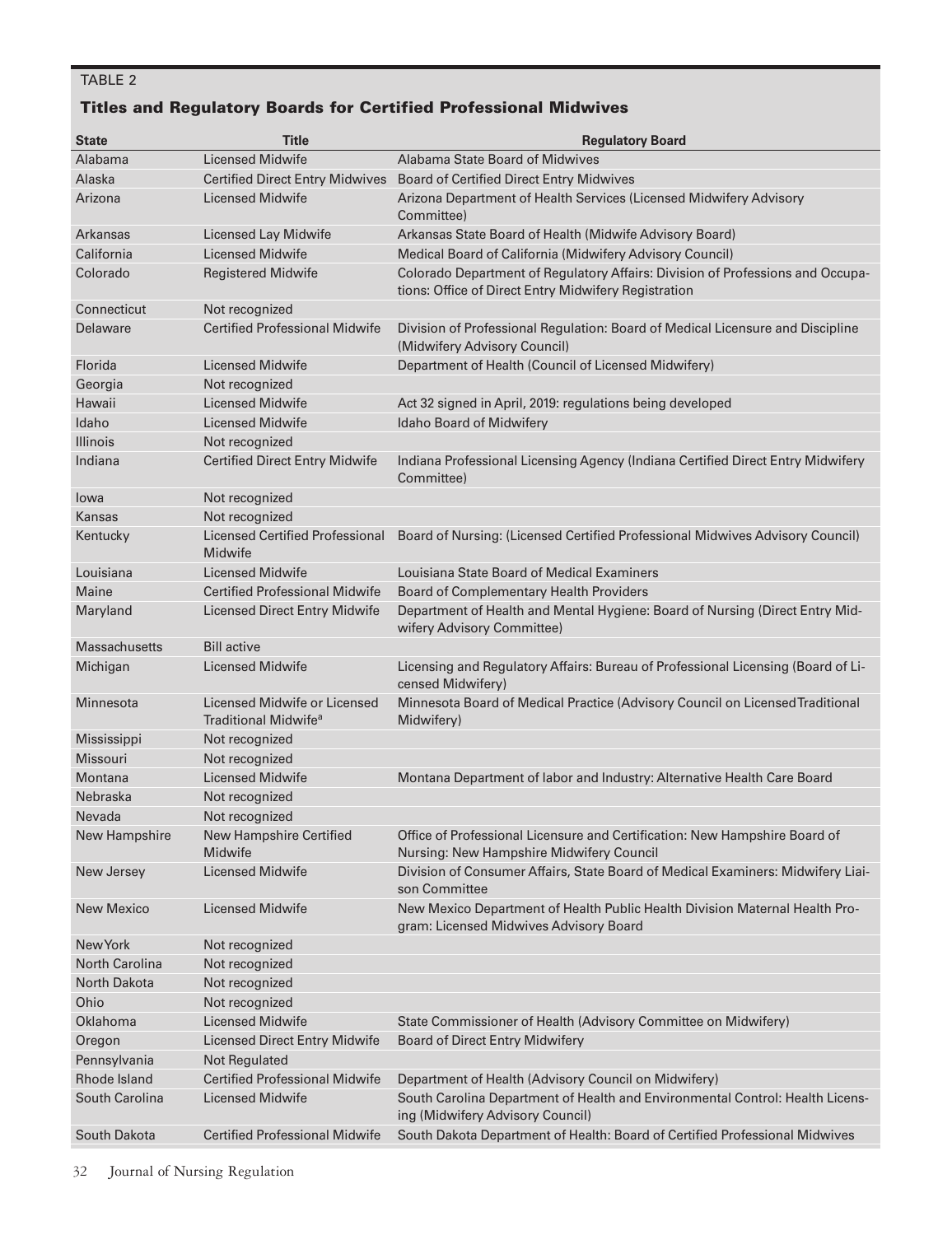| <b>Titles and Regulatory Boards for Certified Professional Midwives</b> (continued)                                                                                                                                               |                                       |                                                                                                                             |  |
|-----------------------------------------------------------------------------------------------------------------------------------------------------------------------------------------------------------------------------------|---------------------------------------|-----------------------------------------------------------------------------------------------------------------------------|--|
| <b>State</b>                                                                                                                                                                                                                      | Title                                 | <b>Regulatory Board</b>                                                                                                     |  |
| <b>Tennessee</b>                                                                                                                                                                                                                  | <b>Certified Professional Midwife</b> | Tennessee Department of Health: Tennessee Council of Certified Professional<br>Midwifery                                    |  |
| Texas                                                                                                                                                                                                                             | <b>Licensed Midwife</b>               | Texas Department of Licensing and Regulation (Texas Midwifery Board:<br>Advisory)                                           |  |
| Utah                                                                                                                                                                                                                              | Licensed Direct-Entry Midwife         | Utah Division of Occupational and Professional Licensing: Licensed Direct-Entry<br>Midwife Board                            |  |
| Vermont                                                                                                                                                                                                                           | <b>Licensed Midwife</b>               | Director: Office of Professional Regulation                                                                                 |  |
| Virginia                                                                                                                                                                                                                          | <b>Licensed Midwife</b>               | Virginia Board of Medicine (Midwifery Advisory Board)                                                                       |  |
| Washington                                                                                                                                                                                                                        | <b>Licensed Midwife</b>               | Washington State Department of Health: Secretary (Midwifery Advisory<br>Committee)                                          |  |
| West Virginia                                                                                                                                                                                                                     | Not Regulated                         |                                                                                                                             |  |
| Wisconsin                                                                                                                                                                                                                         | <b>Licensed Midwife</b>               | Wisconsin Department of Safety and Professional Services (Advisory Commit-<br>tee is for investigation and discipline only) |  |
| Wyoming                                                                                                                                                                                                                           | <b>Licensed Midwife</b>               | Wyoming Board of Midwifery                                                                                                  |  |
| District of Columbia Licensed Midwife                                                                                                                                                                                             |                                       | <b>Board of Medicine</b>                                                                                                    |  |
| $\mathcal{M}$ , and the set of the set of the set of the set of the set of the set of the set of the set of the set of the set of the set of the set of the set of the set of the set of the set of the set of the set of the set |                                       |                                                                                                                             |  |

*Note.* Data in this table sourced from state government websites (Appendix B).

a Either title may be used.

#### **References**

- Accreditation Commission for Midwifery Education. (n.d.). ACME accredited programs. https://portal.midwife.org/education/ accredited-programs
- Accreditation Commission for Midwifery Education. (2005). The knowledge, skills, and behaviors prerequisite to midwifery clinical coursework. http://www.midwife.org/ACNM/files/ccLibraryFiles/ Filename/000000000269/Knowledge-Skills-Behaviors\_revised\_ Nov.\_2005.pdf
- American College of Nurse-Midwives. (2015). ACNM 2015-2020 strategic plan. http://www.midwife.org/ACNM/files/ccLibraryFiles/ Filename/000000005402/ACNM-Strategic-Plan-2015-2020- June2015-Final.pdf
- American College of Nurse-Midwives. (2016). Statutory and regulatory language differentiating scope of practice/practice authority by practice setting. https://www.midwife.org/acnm/files/ ACNMLibraryData/UPLOADFILENAME/000000000303/ Statutory-Regulatory-Language-Policy-9-2016.pdf
- American College of Nurse-Midwives, Accreditation Commission for Midwifery Education, & American Midwifery Certification Board. (2011). *Midwifery in the United States and the consensus model for APRN regulation*. Washington, D.C.
- American Midwifery Certification Board. (2019). American Midwifery Certification Board 2018 annual report. https://www.amcbmidwife. org/docs/default-source/annual-reports/2018-amcb-annual-report. pdf?sfvrsn=6aaa6b9c\_2
- Biscone, E. S., Cranmer, J., Lewitt, M. J., & Martyn, K. K. (2017). Are CNM-attended births in Texas hospitals underreported? *Journal of Midwifery and Women's Health*, *62*(5), 614–619. https://doi. org/10.1111/jmwh.12654
- Burst, H. V. (1995). An update on the credentialing of midwives by the ACNM. *Journal of Nurse-Midwifery*, *40*(3), 290–296.
- Burst, H. V. (2010). Nurse-Midwifery Self-Identification and Autonomy. *Journal of Midwifery and Women's Health*, *55*(5), 406–410.
- Cheyney, M., Olsen, C., Bovbjerg, M., Everson, C., Darragh, I., & Potter, B. (2015). Practitioner and practice characteristics of certified professional midwives in the United States: Results of the 2011 North American Registry of Midwives survey. *Journal of Midwifery and Women's Health*.

Dawley, K. (2005). American nurse-midwifery: A hyphenated profession with a conflicted identity. *Nursing History Review*, *13*(1), 147–170.

- Faucett, K., & Kennedy, H. P. (2020). Accuracy in reporting of Kentucky certified nurse-midwives as attendants in birth registration data. *Journal of Midwifery and Women's Health*. https://doi.org/10.1111/ jmwh.13111
- Fullerton, J. T., Shah, M. A., Holmes, G., Roe, V., & Campau, N. (1998). Direct entry midwifery education. Evaluation of program innovations. *Journal of Nurse-Midwifery*, *43*(2), 102–105.
- Hung, P., Henning-Smith, C. E., Casey, M. M., & Kozhimannil, K. B. (2017). Access to obstetric services in rural counties still declining, with 9 percent losing services, 2004-14. *Health Affairs*. https://doi. org/10.1377/hlthaff.2017.0338
- International Confederation of Midwives. (n.d.). Glossary. https://www. internationalmidwives.org/assets/files/general-files/2018/04/englishicm-glossary-of-terms-2011\_updated-2017\_final2.pdf
- International Confederation of Midwives. (2011). Global standards for midwifery regulation. https://internationalmidwives.org/assets/ uploads/documents/CoreDocuments/ICM Standards Guidelines\_ ammended2013.pdf
- International Confederation of Midwives. (2014). Legislation to regulate midwifery practice. Retrieved January 29, 2020, from https://www. internationalmidwives.org/assets/files/statement-files/2019/06/ legislation-to-regulate-midwifery-practice-eng-docx-letterhead.pdf
- Kennedy, H. P., Myers-Ciecko, J. A., Carr, K. C., Breedlove, G., Bailey, T., Farrell, M. V., Lawlor, M., & Darragh, I. (2018). United States model midwifery legislation and regulation: development of a consensus document. *Journal of Midwifery and Women's Health*, *63*(6), 652–659.
- Maine State Legislature. (n.d.). Complementary Health Care Providers. https://www.mainelegislature.org/legis/statutes/32/title32ch113-B. pdf
- Marzalik, P. R., Feltham, K. J., Jefferson, K., & Pekin, K. (2018). Midwifery education in the U.S. - Certified Nurse-Midwife, Certified Midwife and Certified Professional Midwife. *Midwifery*, *60*, 9–12.
- Midwifery Education Accreditation Council. (2019). School Directory. http://meacschools.org/member-school-directory/
- Midwives Alliance of America. (2014). Core competencies. https://mana. org/about-us/core-competencies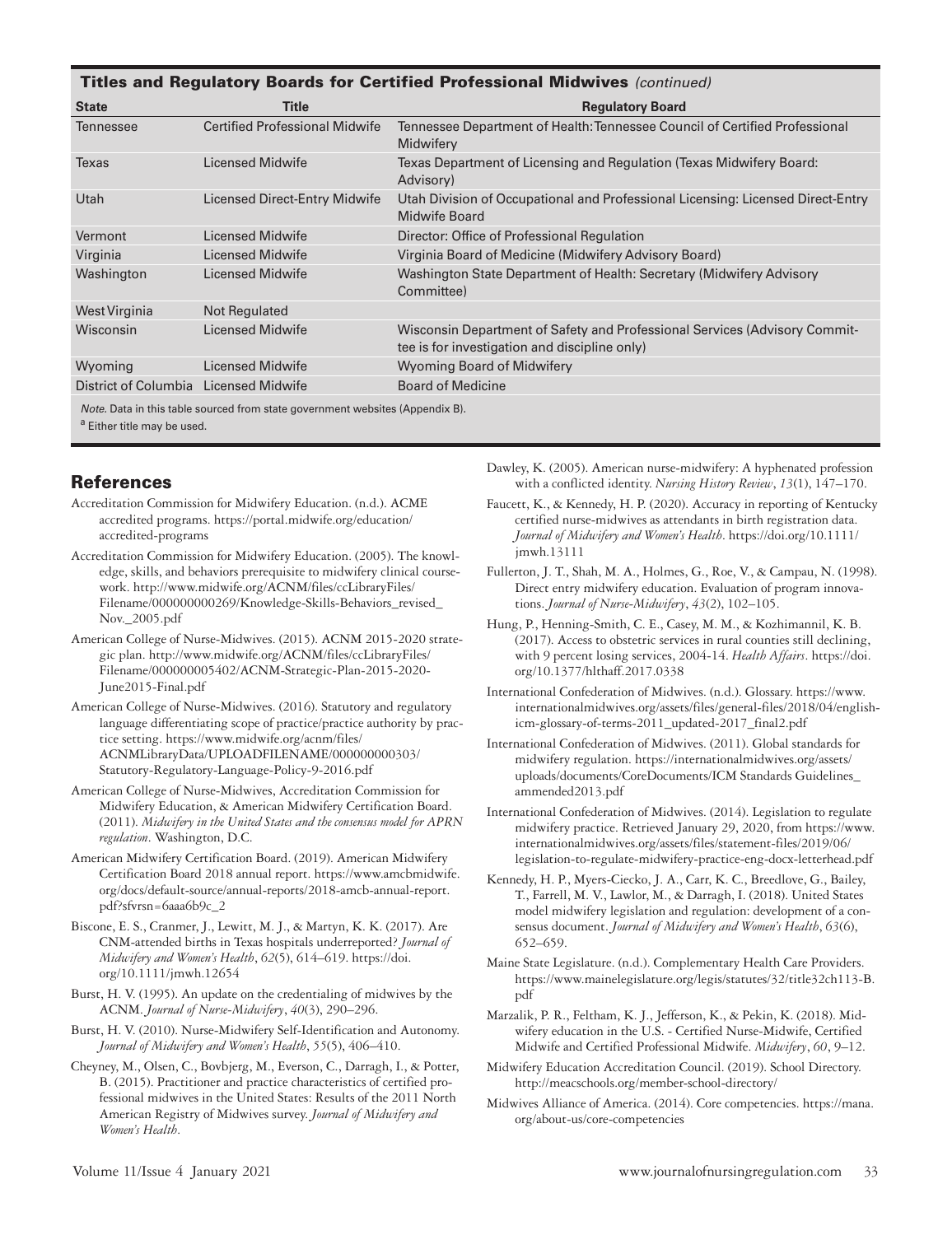- National Association of Certified Professional Midwives. (2020). Legal Recognition of CPMs. https://nacpm.org/about-cpms/who-arecpms/legal-recognition-of-cpms/
- National Council of State Boards of Nursing. (n.d.-a). APRN consensus implementation status. https://www.ncsbn.org/5397.htm
- National Council of State Boards of Nursing. (n.d.-b). Nursing regulation. https://www.ncsbn.org/boards.htm
- New Jersey State Website. (n.d.). Midwifery Liaison Committee laws. https://www.njconsumeraffairs.gov/Statutes/midwiferylaw.pdf
- New York State Office of the Professions. (n.d.). NYS Midwifery: Laws, Rules and Regulations: Article 140. http://www.op.nysed.gov/prof/ midwife/article140.htm
- North American Registry of Midwives. (2019). Direct entry midwifery state by state legal status. http://narm.org/pdffiles/Statechart.pdf
- Nursing and Midwifery Council. (n.d.). Governance. https://www.nmc. org.uk/about-us/governance/
- Pennsylvania Department of State. (n.d.). Board member list. https:// www.dos.pa.gov/ProfessionalLicensing/BoardsCommissions/ Medicine/Pages/Board-Member-List.aspx
- Phillips, S. (2019). 31st\_Annual\_APRN\_Legislative\_Update\_\_Improving.5. *The Nurse Practitioner*, *44*(1), 27–55.
- Ranchoff, B. L., & Declercq, E. R. (2019). The Scope of midwifery practice regulations and the availability of the certified nurse-midwifery and certified midwifery workforce, 2012‐2016. *Journal of Midwifery & Women's Health*. https://doi.org/10.1111/jmwh.13007
- Renfrew, M. J., McFadden, A., Bastos, M. H., Campbell, J., Channon, A. A., Cheung, N. F., Audebert Delage Silva, D. R., Downe, S., Powell Kennedy, H., Malata, A., McCormick, F., Wick, L., & Declercq, E. (2014). Midwifery and quality care: Findings from a new evidenceinformed framework for maternal and newborn care. *The Lancet*, *384*(9948), 1129–1145.
- Rhode Island Department of Health. (n.d.). Rules and regulations for the licensing of midwives. https://rules.sos.ri.gov/regulations/part/216- 40-05-23
- Rooks, J. P., & Carr, K. C. (1995). Criteria for accreditation of directentry midwifery education. *Journal of Nurse-Midwifery*, *40*(3), 297– 303. https://doi.org/10.1016/0091-2182(95)00023-D
- Safriet, B. (2011). Federal options for maximizing the value of advanced practice nurses in providing quality, cost-effective health care. *The Future of Nursing: Leading Change, Advancing Health*.
- State of Delaware. (n.d.). Title 24. https://delcode.delaware.gov/title24/ c017/sc13/index.shtml
- State of Hawaii. (n.d.). A bill for an act relation to the licensure of midwives. https://www.capitol.hawaii.gov/session2019/bills/SB1033\_ HD2\_.HTM
- State of Oklahoma. (2020). Shepherd's Law. http://www.oklegislature. gov/BillInfo.aspx?Bill=sb1823&Session=2000
- United States Midwifery Education, Regulation, and Association. (n.d.). Creating the furture of midwifery in the United States. http://www. usmera.org/
- United States Midwifery Education, Regulation, and Association. (2015). Principles for model US midwifery legislation & regulation. http:// www.usmera.org/index.php/2015/11/20/principles-for-model-u-smidwifery-legislation-regulation/
- Valvanne, L. (2001). *[Midwifery in Europe]. Katilolehti* (Vol. 85). Deloitte & Touche.
- Varney, H., & Thompson, J. B. (2016). *A history of midwifery in the United States*. Springer Publishing Company.
- Vetter, M. H., Salani, R., Williams, T. E., Ellison, C., & Satiani, B. (2019). The impact of burnout on the obstetrics and gynecology workforce. *Clinical Obstetrics and Gynecology*, *62*(3), 444–454. https:// doi.org/10.1097/GRF.0000000000000452
- World Health Organization. (2015). Trends in maternal mortality: 1990 to 2015. https://www.who.int/reproductivehealth/publications/ monitoring/maternal-mortality-2015/en/
- World Health Organization. (2019). WHO Campaigns, Year of the Nurse and the Midwife 2020. https://www.who.int/campaigns/yearof-the-nurse-and-the-midwife-2020
- World Health Organization. (2020). Nursing and midwifery. https:// www.who.int/news-room/fact-sheets/detail/nursing-and-midwifery
- Yang, Y. T., Attanasio, L. B., & Kozhimannil, K. B. (2016). State scope of practice laws, nurse-midwifery workforce, and childbirth procedures and outcomes. *Women's Health Issues*. https://doi.org/10.1016/j. whi.2016.02.003

**Karen Jefferson, DM, CM, FACNM,** is an Assistant Professor, Midwifery Institute, Thomas Jefferson University, Philadelphia, Pennsylvania. **Mary Ellen Bouchard, MS, CNM, FACNM,** Arlington, Virginia. **Lisa Summers, DrPh, FACNM,** is a Lecturer, Yale School of Nursing, Yale University, New Haven, Connecticut.

*Conflicts of interest: None.*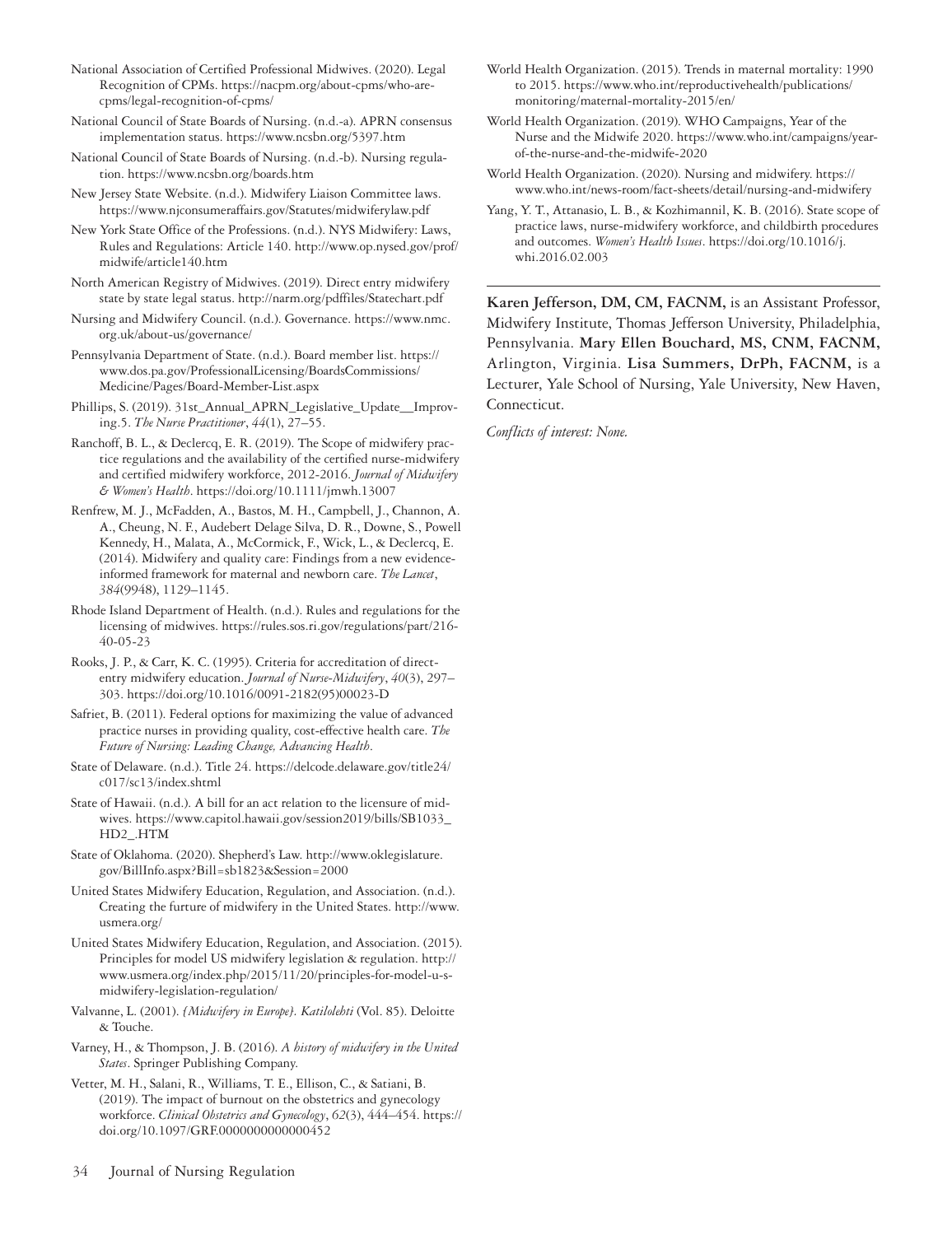## APPENDIX A

## State References for Certified Nurse-Midwives (CNMs) and Certified Midwives (CMs)

| <b>State</b>    | <b>CNM Regulation</b>                                                                                                                                                                                                                                                                                               | <b>CM Regulation</b>                                                               |
|-----------------|---------------------------------------------------------------------------------------------------------------------------------------------------------------------------------------------------------------------------------------------------------------------------------------------------------------------|------------------------------------------------------------------------------------|
| Alabama         | https://www.abn.alabama.gov/advanced-practice-nursing/#tab-faq-ap                                                                                                                                                                                                                                                   |                                                                                    |
| Alaska          | https://www.commerce.alaska.gov/web/portals/5/pub/nur4028.pdf<br>https://www.commerce.alaska.gov/web/Portals/5/pub/NursingStatutes.pdf                                                                                                                                                                              |                                                                                    |
| Arizona         | https://www.azbn.gov/licenses-and-certifications/advanced-practice-faqs                                                                                                                                                                                                                                             |                                                                                    |
| <b>Arkansas</b> | https://www.arsbn.org/adv-practice<br>https://www.arsbn.org/Websites/arsbn/images/NURSEPRACTICEACT_2018.<br>February2018.Subchapter2.pdf                                                                                                                                                                            |                                                                                    |
| California      | https://www.rn.ca.gov/pdfs/meetings/nmc_materials_aug19.pdf<br>https://govt.westlaw.com/calregs/Document/IB0E7CF40D48E11DEBC02831C6D<br>6C108E?viewType=FullText&originationContext=documenttoc&transitionType<br>=CategoryPageItem&contextData=(sc.Default)<br>https://www.rn.ca.gov/pdfs/regulations/npr-b-32.pdf |                                                                                    |
| Colorado        | https://drive.google.com/file/d/0B-K5DhxXxJZbOHRFaGVIV0xVSEk/view                                                                                                                                                                                                                                                   |                                                                                    |
| Connecticut     | https://www.cga.ct.gov/2013/rpt/2013-R-0149.htm<br>https://www.cga.ct.gov/current/pub/chap_377.htm                                                                                                                                                                                                                  |                                                                                    |
| Delaware        | http://regulations.delaware.gov/AdminCode/title24/1900.shtml                                                                                                                                                                                                                                                        | http://delcode.delaware.gov/title24/<br>c017/sc13/index.shtml                      |
| Florida         | https://floridasnursing.gov/licensing/                                                                                                                                                                                                                                                                              |                                                                                    |
| Georgia         | https://www.nursinglicensure.org/np-state/georgia-nurse-practitioner.html                                                                                                                                                                                                                                           |                                                                                    |
| Hawaii          | https://cca.hawaii.gov/pvl/files/2013/08/HRS_457-Nurses0716.pdf                                                                                                                                                                                                                                                     | https://www.capitol.hawaii.gov/<br>session2019/bills/GM1133_.PDF                   |
| Idaho           | https://ibol.idaho.gov/IBOL/BoardPage.aspx?Bureau=MID<br>https://legislature.idaho.gov/statutesrules/idstat/Title54/T54CH14/<br>SECT54-1402/                                                                                                                                                                        |                                                                                    |
| <b>Illinois</b> | https://www.idfpr.com/profs/Boards/nursing.asp<br>http://www.ilga.gov/legislation/ilcs/ilcs4.asp?DocName=022500650HArt%2E+5<br>0&ActID=1312&ChapterID=24&SeqStart=13100000&SeqEnd=14800000                                                                                                                          |                                                                                    |
| Indiana         | https://www.in.gov/pla/files/Nurse-midwife%20instructions%202017.pdf<br>https://www.in.gov/pla/files/APRN%20instructions%202017-12-18.pdf<br>http://www.iga.in.gov/legislative/laws/2019/ic/titles/025#25-1-1.1-4                                                                                                   |                                                                                    |
| lowa            | https://nursing.iowa.gov/practice/<br>advanced-registered-nurse-practitioner-role-scope<br>https://nursing.iowa.gov/sites/default/files/documents/2019/03/2018_code_<br>relating_to_ibon_0.pdf                                                                                                                      |                                                                                    |
| Kansas          | https://ksbn.kansas.gov/wp-content/uploads/NPA/npa.pdf                                                                                                                                                                                                                                                              |                                                                                    |
| Kentucky        | https://apps.legislature.ky.gov/law/statutes/statute.aspx?id=48246<br>https://apps.legislature.ky.gov/law/statutes/statute.aspx?id=48249<br>https://apps.legislature.ky.gov/law/statutes/statute.aspx?id=49061                                                                                                      |                                                                                    |
| Louisiana       | http://legis.la.gov//legis/Law.aspx?d=94502<br>https://www.lsbn.state.la.us/Portals/1/Documents/Forms/<br>APRNCertifyingOrganizations.pdf<br>https://www.lsbn.state.la.us/Licensure,Renewals/<br>AdvancedPracticeRegisteredNurse.aspx                                                                               |                                                                                    |
| Maine           | https://www.maine.gov/boardofnursing/docs/Chapter_8.pdf<br>http://www.mainemidwives.org/cms-assets/documents/228498-96585.2009-<br>initiative-final-9-09.pdf<br>https://www.maine.gov/boardofnursing/docs/Chapter_8.pdf                                                                                             | https://www.mainelegislature.org/<br>legis/statutes/32/title32ch113-Bsec0.<br>html |
| Maryland        | https://mbon.maryland.gov/Pages/adv-prac-nurse-midwife-index.aspx<br>https://govt.westlaw.com/mdc/Browse/Home/Maryland/MarylandCodeCourtRu<br>les?guid=N1D93D6109B6D11DB9BCF9DAC28345A2A&originationContext=doc<br>umenttoc&transitionType=Default&contextData=(sc.Default)                                         |                                                                                    |

*(continued)*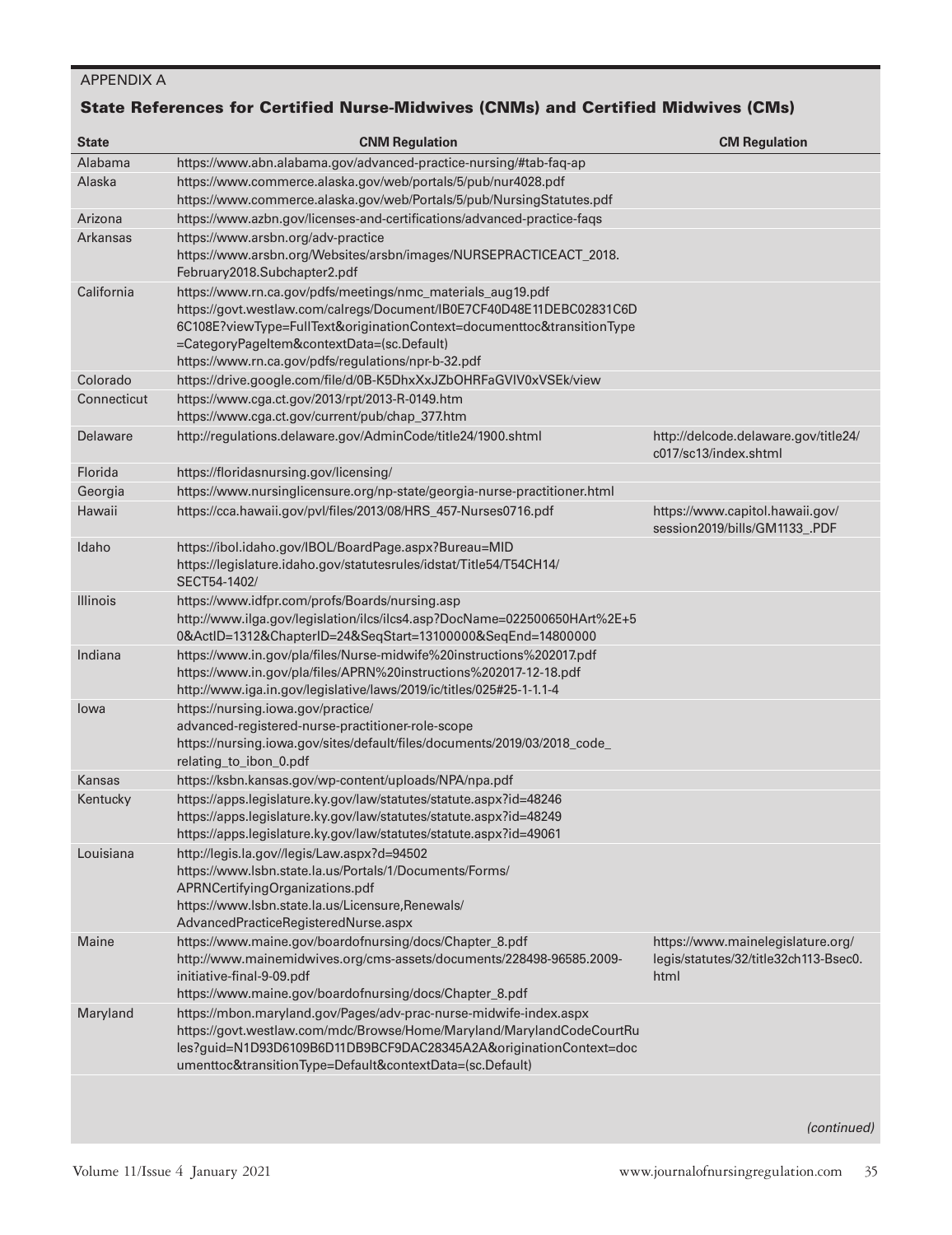| State References for Certified Nurse-Midwives (CNMs) and Certified Midwives (CMs) (continued) |                                                                                                                                                                                                                                                                                                                                                                                                                |                                                                                                                                                                      |  |
|-----------------------------------------------------------------------------------------------|----------------------------------------------------------------------------------------------------------------------------------------------------------------------------------------------------------------------------------------------------------------------------------------------------------------------------------------------------------------------------------------------------------------|----------------------------------------------------------------------------------------------------------------------------------------------------------------------|--|
| <b>State</b>                                                                                  | <b>CNM Regulation</b>                                                                                                                                                                                                                                                                                                                                                                                          | <b>CM Regulation</b>                                                                                                                                                 |  |
| <b>Massachusetts</b>                                                                          | https://malegislature.gov/Bills/188/S1081/Senate/Bill/Text<br>https://malegislature.gov/Laws/GeneralLaws/Partl/Titlell/Chapter13/Section14<br>https://www.mass.gov/service-details/<br>laws-and-regulations-for-the-board-of-registration-in-nursing<br>https://www.mass.gov/how-to/apply-for-aprn-authorization<br>https://www.mass.gov/orgs/bureau-of-health-professions-licensure                           |                                                                                                                                                                      |  |
| Michigan                                                                                      | https://www.michigan.gov/documents/lara/Nursing_517651_7.pdf<br>http://www.legislature.mi.gov/(S(0tienIr5iikzvwxaic3fzxic))/mileg.aspx?page=g<br>etObject&objectName=mcl-368-1978-15-172                                                                                                                                                                                                                       |                                                                                                                                                                      |  |
| Minnesota                                                                                     | https://mn.gov/boards/nursing/advanced-practice/<br>advanced-practice-registered-nurse-(aprn)-licensure-general-information/<br>https://mn.gov/boards/nursing/advanced-practice/aprn-advisory-council/                                                                                                                                                                                                         |                                                                                                                                                                      |  |
| Mississippi                                                                                   | https://www.msbn.ms.gov/licensure/advanced-practice-registered-nurse<br>https://www.msbn.ms.gov/legal/laws-and-rules                                                                                                                                                                                                                                                                                           |                                                                                                                                                                      |  |
| Missouri                                                                                      | https://pr.mo.gov/nursing-advanced-practice-nurse.asp<br>https://pr.mo.gov/boards/nursing/npa.pdf                                                                                                                                                                                                                                                                                                              |                                                                                                                                                                      |  |
| Montana                                                                                       | http://boards.bsd.dli.mt.gov/nur#1?3<br>http://boards.bsd.dli.mt.gov/nur#8?1<br>https://leg.mt.gov/bills/mca/title_0370/chapter_0010/part_0010/secti<br>on_0360/0370-0010-0010-0360.html<br>https://leg.mt.gov/bills/mca/title_0370/chapter_0080/part_0040/sections_index.<br>html                                                                                                                             |                                                                                                                                                                      |  |
| Nebraska                                                                                      | http://dhhs.ne.gov/licensure/Pages/Nurse-Licensing.aspx<br>https://www.nebraska.gov/rules-and-regs/regsearch/Rules/Health_and_<br>Human_Services_System/Title-172/Chapter-098.pdf<br>http://dhhs.ne.gov/licensure/Documents/Nursing-Advanced%20Practice%20<br>Registered%20Nurse%20Practice%20Act.pdf<br>http://dhhs.ne.gov/licensure/Documents/Nursing-Certified%20Nurse%20<br>Midwifery%20Practice%20Act.pdf |                                                                                                                                                                      |  |
| Nevada                                                                                        | https://www.leg.state.nv.us/nrs/NRS-632.html<br>https://nevadanursingboard.org/<br>advanced-practice-registered-nurse-advisory-committee/                                                                                                                                                                                                                                                                      |                                                                                                                                                                      |  |
| <b>New</b><br>Hampshire                                                                       | https://www.oplc.nh.gov/nursing/documents/aprn-consensus-model.pdf<br>http://www.gencourt.state.nh.us/rsa/html/XXX/326-B/326-B-11.htm<br>http://www.gencourt.state.nh.us/rsa/html/XXX/326-B/326-B-18.htm                                                                                                                                                                                                       |                                                                                                                                                                      |  |
| New Jersey                                                                                    | https://www.njconsumeraffairs.gov/mid/Pages/regulations.aspx                                                                                                                                                                                                                                                                                                                                                   | https://www.njconsumeraffairs.gov/<br>mid/Pages/regulations.aspx                                                                                                     |  |
| <b>New Mexico</b>                                                                             | http://164.64.110.134/parts/title16/16.011.0002.html                                                                                                                                                                                                                                                                                                                                                           |                                                                                                                                                                      |  |
| New York                                                                                      | http://www.op.nysed.gov/title8/<br>http://www.op.nysed.gov/prof/midwife/article140.htm                                                                                                                                                                                                                                                                                                                         | http://www.op.nysed.gov/title8/<br>http://www.op.nysed.gov/prof/<br>midwife/article140.htm                                                                           |  |
| North Carolina                                                                                | https://www.ncbon.com/<br>practice-advanced-practice-registered-nurse-general-information<br>https://www.ncbon.com/practice-certified-nurse-midwife-laws<br>https://www.ncbon.com/practice-certified-nurse-midwife-general-information                                                                                                                                                                         |                                                                                                                                                                      |  |
| North Dakota                                                                                  | https://www.legis.nd.gov/cencode/t43c12-1.pdf                                                                                                                                                                                                                                                                                                                                                                  |                                                                                                                                                                      |  |
| Ohio                                                                                          | http://codes.ohio.gov/oac/4723-8<br>https://nursing.ohio.gov/licensing-certification-ce/rn-aprn-lpn/                                                                                                                                                                                                                                                                                                           |                                                                                                                                                                      |  |
| Oklahoma                                                                                      | https://nursing.ok.gov/actwp19.pdf<br>https://www.nursinglicensure.org/np-state/oklahoma-nurse-practitioner.html                                                                                                                                                                                                                                                                                               | http://www.oklegislature.gov/BillInfo.<br>aspx?Bill=sb1823&Session=2000<br>http://webserver1.lsb.state.ok.us/cf_<br>pdf/2019-20%20ENR/SB/SB1823%20<br><b>ENR.PDF</b> |  |
| Oregon                                                                                        | https://www.oregon.gov/OSBN/Pages/laws-rules.aspx<br>https://www.oregon.gov/OSBN/Pages/apply-license.aspx                                                                                                                                                                                                                                                                                                      |                                                                                                                                                                      |  |
| Pennsylvania                                                                                  | https://www.legis.state.pa.us/cfdocs/legis/li/uconsCheck.<br>cfm?yr=2007&sessInd=0&act=50                                                                                                                                                                                                                                                                                                                      |                                                                                                                                                                      |  |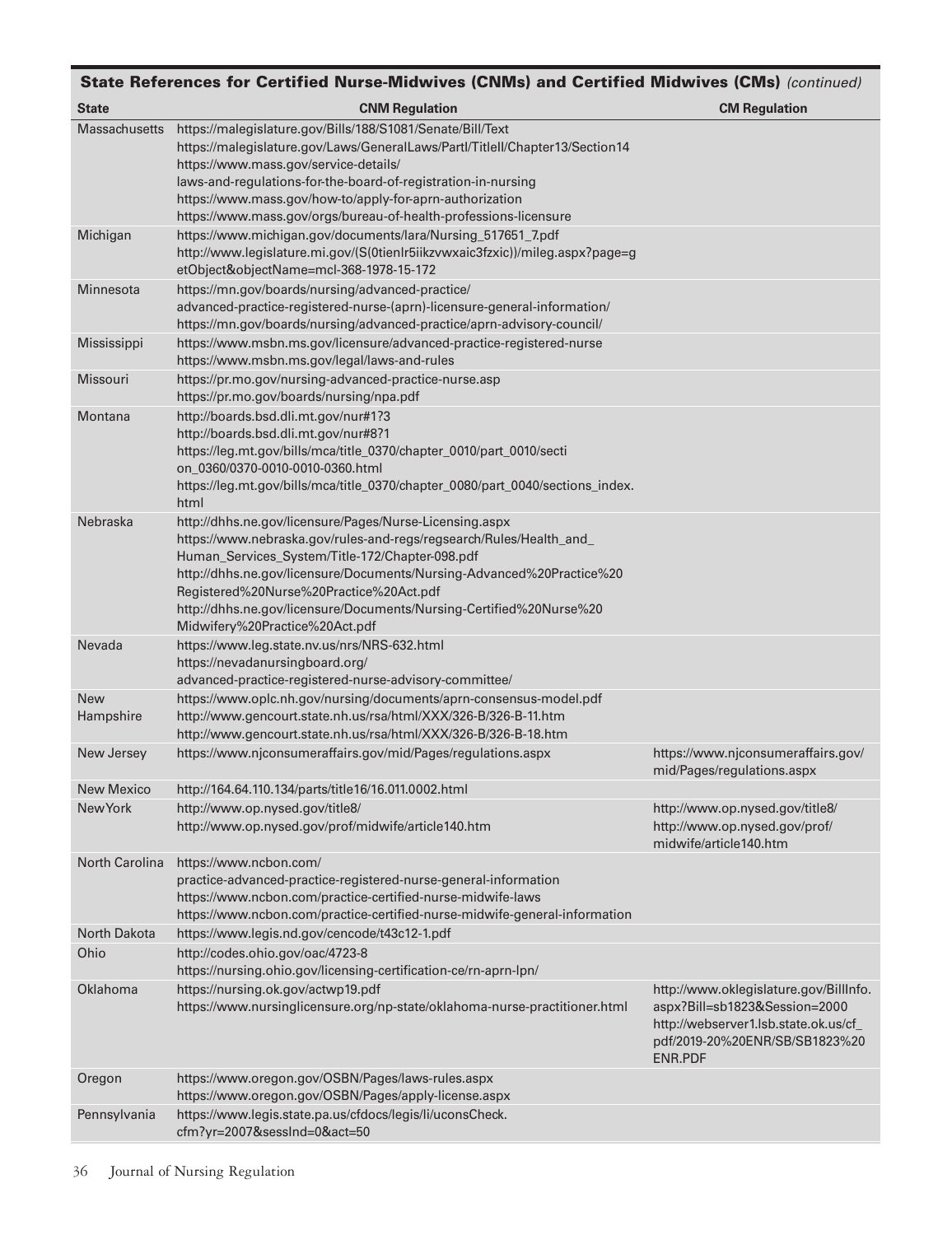| State References for Certified Nurse-Midwives (CNMs) and Certified Midwives (CMs) (continued) |                                                                                                                                                                                                                                         |                                                                                                                                         |  |
|-----------------------------------------------------------------------------------------------|-----------------------------------------------------------------------------------------------------------------------------------------------------------------------------------------------------------------------------------------|-----------------------------------------------------------------------------------------------------------------------------------------|--|
| <b>State</b>                                                                                  | <b>CNM Regulation</b>                                                                                                                                                                                                                   | <b>CM Regulation</b>                                                                                                                    |  |
| Rhode Island                                                                                  | http://webserver.rilin.state.ri.us/Statutes/TITLE23/23-13/23-13-9.HTM<br>https://rules.sos.ri.gov/regulations/part/216-40-05-23                                                                                                         | http://webserver.rilin.state.ri.us/<br>Statutes/TITLE23/23-13/23-13-9.HTM<br>https://rules.sos.ri.gov/regulations/<br>part/216-40-05-23 |  |
| South<br>Carolina                                                                             | https://www.scstatehouse.gov/code/t40c033.php<br>https://llr.sc.gov/nurse/Online/APRNLEAD.aspx                                                                                                                                          |                                                                                                                                         |  |
| South Dakota                                                                                  | https://doh.sd.gov/Boards/nursing/CnmAll.aspx<br>https://doh.sd.gov/boards/nursing/Licensure/CNMLicensureInstructionsApp.<br>pdf<br>https://sdlegislature.gov/statutes/Codified_laws/DisplayStatute.<br>aspx?Statute=36-9A&Type=Statute |                                                                                                                                         |  |
| Tennessee                                                                                     | https://publications.tnsosfiles.com/rules/1000/1000-04.20190812.pdf                                                                                                                                                                     |                                                                                                                                         |  |
| <b>Texas</b>                                                                                  | http://www.bne.state.tx.us/practice_nursing_practice_aprninfo.asp                                                                                                                                                                       |                                                                                                                                         |  |
| Utah                                                                                          | https://rules.utah.gov/publicat/code/r156/r156-44a.htm#T1 https://rules.utah.<br>gov/publicat/code/r156/r156-44a.htm#                                                                                                                   |                                                                                                                                         |  |
| Vermont                                                                                       | https://legislature.vermont.gov/statutes/section/26/028/01611                                                                                                                                                                           |                                                                                                                                         |  |
| Virginia                                                                                      | https://law.lis.virginia.gov/admincode/title18/agency90/chapter30/section30/<br>https://law.lis.virginia.gov/admincode/title18/agency90/chapter40/<br>https://law.lis.virginia.gov/admincode/title18/agency90/chapter30/section123/     |                                                                                                                                         |  |
| Washington                                                                                    | https://www.doh.wa.gov/LicensesPermitsandCertificates/NursingCommission/<br>NurseLicensing/AdvancedRegisteredNursePractitioner<br>https://app.leg.wa.gov/rcw/default.aspx?cite=18.130                                                   |                                                                                                                                         |  |
| West Virginia                                                                                 | http://wvrnboard.wv.gov/licensing/Pages/default.aspx<br>http://www.wvlegislature.gov/WVCODE/code.cfm?chap=30&art=7#1                                                                                                                    |                                                                                                                                         |  |
| Wisconsin                                                                                     | https://dsps.wi.gov/Pages/Professions/NurseMidwife/Default.aspx                                                                                                                                                                         |                                                                                                                                         |  |
| Wyoming                                                                                       | https://drive.google.com/file/d/1BFTZU5EXncM74Ylacy2xYDRxhpTKz_gS/view                                                                                                                                                                  |                                                                                                                                         |  |
| District of                                                                                   | https://doh.dc.gov/sites/default/files/dc/sites/doh/publication/attachments/                                                                                                                                                            |                                                                                                                                         |  |
| Columbia                                                                                      | Nursing_Certified_Nurse_Midwives.pdf                                                                                                                                                                                                    |                                                                                                                                         |  |

## APPENDIX B

## State References for Certified Professional Midwives (CPMs)a

| <b>State</b>            | <b>CPM Regulation</b>                                                                                                                                                                                  |
|-------------------------|--------------------------------------------------------------------------------------------------------------------------------------------------------------------------------------------------------|
| Alabama                 | http://alsbm.org/<br>http://alsbm.org/wp-content/uploads/2018/11/Chapter-2-LICENSING-Certified-September-24-2018.pdf                                                                                   |
| Alaska                  | https://www.commerce.alaska.gov/web/cbpl/ProfessionalLicensing/Midwives.aspx                                                                                                                           |
| Arizona                 | https://azdhs.gov/licensing/special/midwives/index.php                                                                                                                                                 |
| Arkansas                | https://www.healthy.arkansas.gov/images/uploads/pdf/Midwife_Advisory_Board_Information.pdf                                                                                                             |
| California              | https://www.mbc.ca.gov/Licensees/Midwives/Midwives_Practice_Act.aspx<br>https://www.mbc.ca.gov/Applicants/Midwives/<br>https://www.mbc.ca.gov/About_Us/Meetings/Agendas/600/mac-Agenda-20190307.pdf    |
| Colorado                | https://www.colorado.gov/pacific/dora/Midwives<br>https://www.colorado.gov/pacific/dora/Midwife_Laws<br>https://www.sos.state.co.us/CCR/GenerateRulePdf.do?ruleVersionId=8312&fileName=4%20CCR%20739-1 |
| Delaware                | https://delcode.delaware.gov/title24/c017/sc13/index.shtml<br>http://regulations.delaware.gov/AdminCode/title24/1795.shtml                                                                             |
| District of<br>Columbia | http://lims.dccouncil.us/Download/42108/B23-0202-Amendment1.pdf                                                                                                                                        |
| Florida                 | http://www.floridahealth.gov/licensing-and-regulation/midwifery/index.html<br>http://www.floridahealth.gov/licensing-and-regulation/midwifery/council/index.html                                       |
| Hawaii                  | https://www.capitol.hawaii.gov/session2019/bills/GM1133_PDF                                                                                                                                            |
| Idaho                   | https://adminrules.idaho.gov/rules/2012/24/2601.pdf                                                                                                                                                    |
|                         |                                                                                                                                                                                                        |

*(continued)*